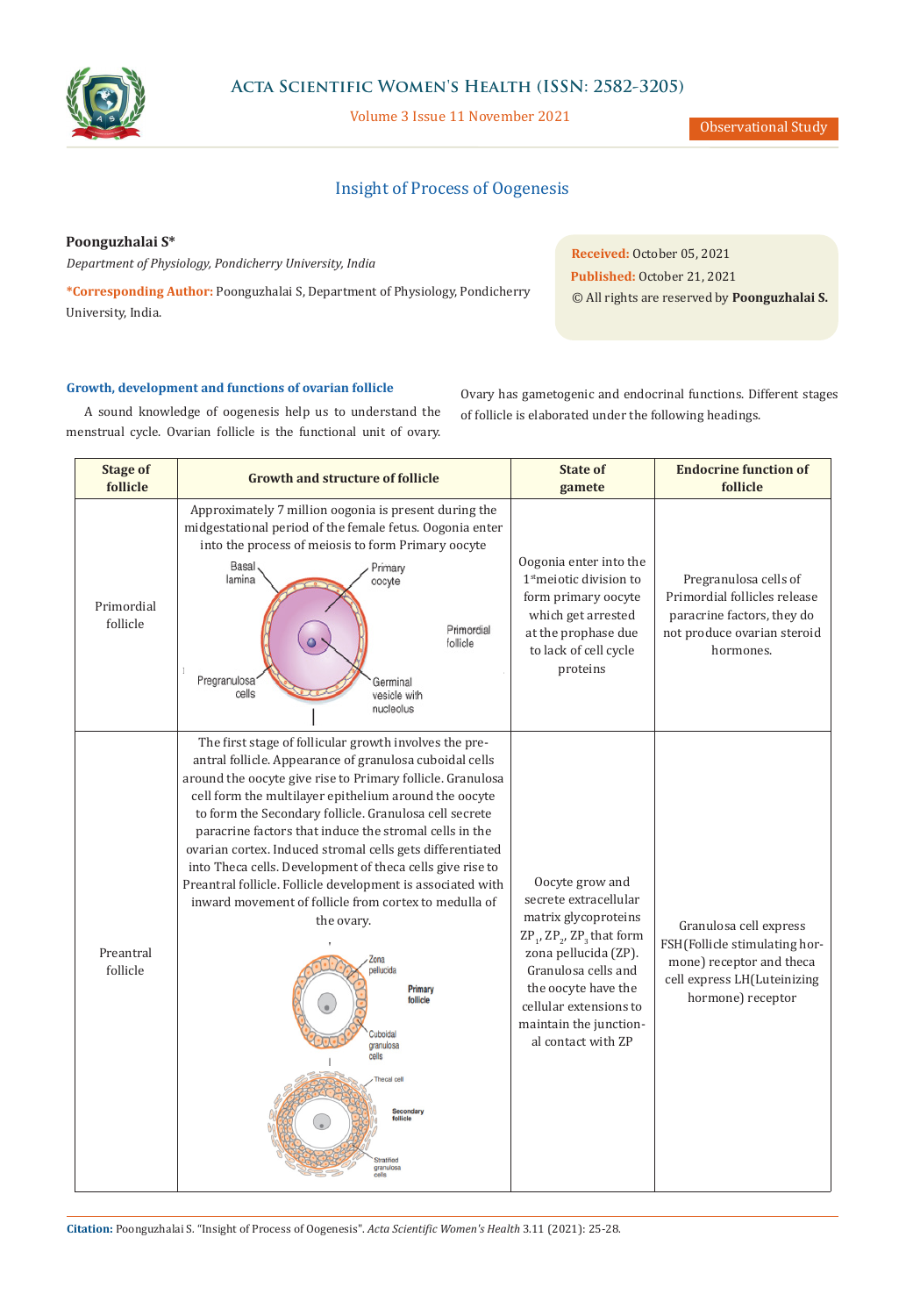|                      |                                                                                                                                                                                                                                                                                                                                                                                                                                                                                                                                                                                                                                                                                                                                                                                                |                                                                                                                                                                                                           | 26                                                                                                                                                                                                                                                                                                                       |
|----------------------|------------------------------------------------------------------------------------------------------------------------------------------------------------------------------------------------------------------------------------------------------------------------------------------------------------------------------------------------------------------------------------------------------------------------------------------------------------------------------------------------------------------------------------------------------------------------------------------------------------------------------------------------------------------------------------------------------------------------------------------------------------------------------------------------|-----------------------------------------------------------------------------------------------------------------------------------------------------------------------------------------------------------|--------------------------------------------------------------------------------------------------------------------------------------------------------------------------------------------------------------------------------------------------------------------------------------------------------------------------|
| Antral follicle      | Fluid filled space appears between the cells of granulosa<br>epithelium and they coalesce to form Antrum. The size<br>of antrum increases to the diameter of 2 - 5mm. Forma-<br>tion of antrum form two type of granulosa cells.<br>Mural granulosa (Stratum granulosum):<br>Outer wall of follicle<br>Highly steroidogenic<br>Remain in the ovary and gets differentiated<br>into corpus luteum after ovulation<br>Cumulus (Corona radiata):<br>Inner cell surrounding the oocyte<br>Released along with the oocyte during<br>ovulation<br>↓<br><b>Blood</b><br>Primary oocyte<br>vessel<br><b>Germinal vesicle</b><br>Zona<br>pellucida<br><b>Cumulus</b><br>cells<br>Large<br>recruitable<br><b>Basal</b><br>antral<br>lamina<br>follicle<br>Antrum<br>Mural<br>Theca<br>granulosa<br>cells | Oocyte grow and<br>synthesize sufficient<br>cell cycle components<br>needed to complete<br>1 <sup>st</sup> meiotic division.<br>Meiotic arrest is main-<br>tained till the LH surge<br>of menstrual cycle | Theca cell with LH receptor<br>acted upon by LH to produce<br>androgens (Androstene-<br>dione and Testosterone).<br>Androgens diffuse into the<br>granulosa cell where Es-<br>trogens are produced from<br>androgens in the presence of<br>Aromatase enzyme that gets<br>activated by FSH which act<br>on granulosa cell |
| Dominant<br>follicle | 20 antral follicles in both the ovary of size 2 - 5mm in<br>diameter is recruited and rapidly grows to form the<br>dominant follicle. Only one follicle with large number<br>of FSH receptor become dominant follicle. Dominant<br>follicle will be of size 20mm in diameter with 50 million<br>granulosa cells                                                                                                                                                                                                                                                                                                                                                                                                                                                                                | Oocyte continue to<br>grow at the slower rate<br>to attain a diameter of<br>$140 \mu m$                                                                                                                   | In addition to the hormones<br>produced by the antral fol-<br>licle. FSH induces expression<br>of LH receptors on mural<br>granulosa cell. Granulosa<br>cell become responsive to<br>both FSH and LH; thus they<br>will respond to LH surge.<br>FSH induces the expression<br>of Inhibin B in the Granulosa<br>cell      |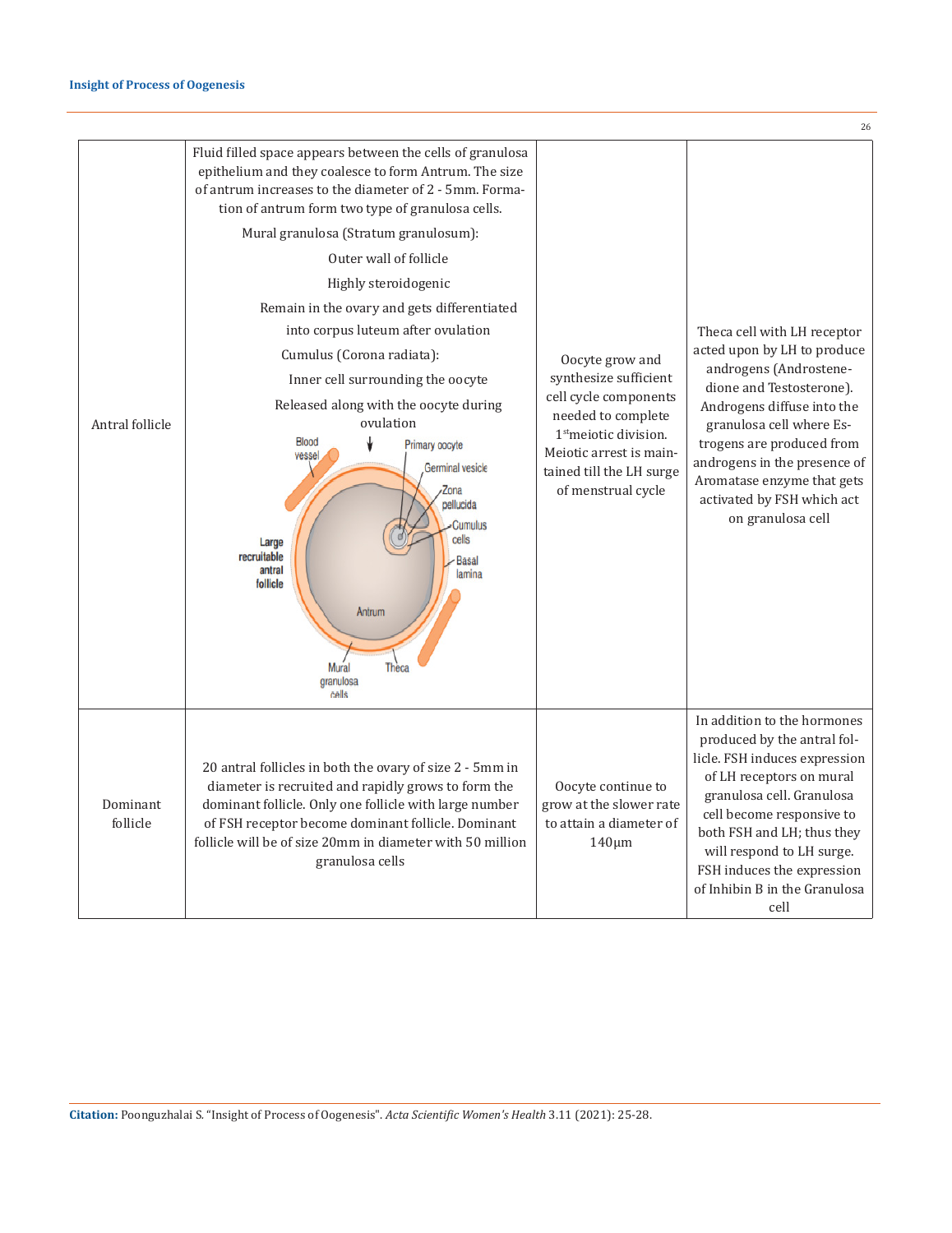|                                                                                                                                                |                                                                                                                                                                                                                                                                                                                                                                                                                                                                                                                                                                                                                                                                                                                                                                                                                                                                                                                                                                                                                                                                                                                                                                                                                                                                                                                                                                                                                                  |                                                                                                                                                                                                                                                       | 6                                                                                                                                                                                                                                                                                                                                                                                                                                                                                                                                                                                                                                                   |
|------------------------------------------------------------------------------------------------------------------------------------------------|----------------------------------------------------------------------------------------------------------------------------------------------------------------------------------------------------------------------------------------------------------------------------------------------------------------------------------------------------------------------------------------------------------------------------------------------------------------------------------------------------------------------------------------------------------------------------------------------------------------------------------------------------------------------------------------------------------------------------------------------------------------------------------------------------------------------------------------------------------------------------------------------------------------------------------------------------------------------------------------------------------------------------------------------------------------------------------------------------------------------------------------------------------------------------------------------------------------------------------------------------------------------------------------------------------------------------------------------------------------------------------------------------------------------------------|-------------------------------------------------------------------------------------------------------------------------------------------------------------------------------------------------------------------------------------------------------|-----------------------------------------------------------------------------------------------------------------------------------------------------------------------------------------------------------------------------------------------------------------------------------------------------------------------------------------------------------------------------------------------------------------------------------------------------------------------------------------------------------------------------------------------------------------------------------------------------------------------------------------------------|
| Dominant<br>follicle in<br>periovulatory<br>period (Time<br>from the onset<br>of LH surge to<br>expulsion of cu-<br>mulus - oocyte<br>complex) | Large preovulatory follicle press against the ovarian<br>surface generating a poorly vascularized bulge on the<br>ovarian wall called stigma.<br>At the time of LH surge inflammatory cytokines<br>and hydrolytic enzymes are produced from the<br>Theca and Granulosa cells which cause break-<br>down of follicle wall, Tunica albuginea and<br>surface epithelium so that antral cavity become<br>continuous with peritoneal cavity.<br>LH surge also induces oocyte to release TGF<br>(Transforming growth factor). TGF stimulate<br>cumulus cells to secrete hyaluronic acid that<br>cause cumulus expansion so that it can be eas-<br>ily captured and transported<br>Cumulus - oocyte complex gets detached from<br>the granulosa cells and floats freely in the<br>peritoneal cavity<br>Basal lamina of mural granulosa cell degrades.<br>Outer lying theca and blood vessels is pushed<br>into the granulosa cells. The granulosa cells<br>secrete angiogenic factors which will increase<br>the blood supply to corpus luteum that is to be<br>formed after the ovulation.<br>Tunica albuginea<br>Surface epithelium<br>Luteinizing theca<br>Expanded<br>cumulus<br><b>Blood</b><br>vessels<br>Zona<br>and<br>pellucida<br>thecal<br>Ruptured<br>st polar<br>cells<br>antrum<br>body<br>invading<br>granulosa<br>2° oocyte<br>after GVDB<br>Peritoneal<br>cavity<br>Luteinizing mural granulos<br>without basal lamina | Before ovulation pri-<br>mary oocyte becomes<br>competent to complete<br>$1st$ meiosis to form<br>secondary oocyte and<br>polar body. Secondary<br>oocyte gets arrested<br>at metaphase of 2 <sup>nd</sup><br>meiotic division until<br>fertilization | Theca and mural granulosa<br>cells express LH receptors.<br>LH act on the granulosa cells<br>to cause differentiation of<br>granulosa cells to corpus<br>luteum. Expression of aro-<br>matase enzyme that get ac-<br>tivated by FSH is reduced as<br>the granulosa ell is now pre-<br>dominantly acted upon by<br>LH. There is transient reduc-<br>tion in estrogen synthesis as<br>estrogen is reduced the posi-<br>tive feedback mechanisms<br>of estrogen that induce LH<br>surge in the mid menstrual<br>cycle is also lost. LDL and<br>HDL cholesterol that gain<br>access to the granulosa cell<br>to form progesterone as a<br>major hormone |
| Corpus luteum                                                                                                                                  | After ovulation the antral cavity gets filled with blood<br>from the damaged blood vessels and form corpus<br>haemorrhagicum (CH). The RBC debris of CH is removed<br>by macrophages and is filled with fibroblast and extra<br>cellular matrix (ECM) to create corpus luteum.<br>Corpus luteum is viable throughout the<br>pregnancy if it is rescued by LH-like hormone,<br>human chorionic gonadotropin (HCG), that<br>originates from an implanting embryo.<br>Corpus luteum of menstruation regresses by<br>14 <sup>th</sup> day after ovulation to form scar-like body<br>called the corpus albicans, which sinks into the<br>medulla of the ovary and is slowly absorbed.<br>Corpus luteum<br>Corpus<br>Albicans                                                                                                                                                                                                                                                                                                                                                                                                                                                                                                                                                                                                                                                                                                          | No gamete                                                                                                                                                                                                                                             | Progesterone production<br>is increased after LH surge<br>and reaches the peak by mid<br>luteal phase of menstrual<br>cycle. Uterus is prepared to<br>receive the developing em-<br>bryo during this phase.<br>Estrogen production that<br>is transiently reduced after<br>3 days of LH surge also<br>reaches the peak during mid<br>luteal phase.                                                                                                                                                                                                                                                                                                  |

7